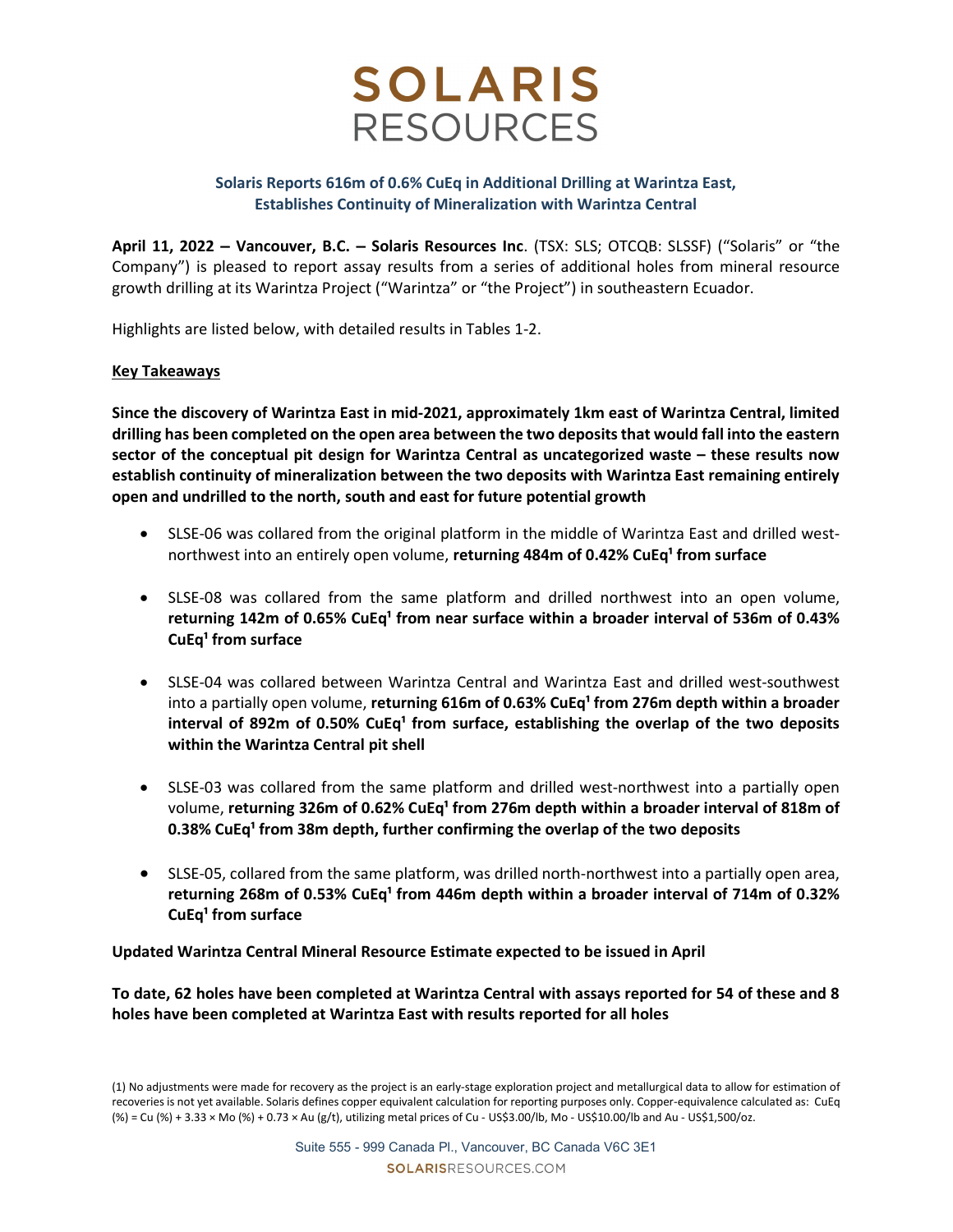Mr. Jorge Fierro, Vice President, Exploration, commented: "Following the final Warintza Central results released April 4, these results represent the final holes from Warintza East to be included in the forthcoming mineral resource update, and serve to convert what would otherwise be uncategorized waste within the expected pit shell in the area where Warintza Central and Warintza East overlap."

| Hole ID          | <b>Date Reported</b> | From (m)  |      | To (m) Interval (m) Cu (%) |      | Mo (%) | Au $(g/t)$ | CuEq <sup>1</sup> (%) |
|------------------|----------------------|-----------|------|----------------------------|------|--------|------------|-----------------------|
| <b>SLSE-08</b>   | Apr 11, 2022         | 8         | 544  | 536                        | 0.35 | 0.02   | 0.04       | 0.43                  |
| Including        |                      | 18        | 160  | 142                        | 0.56 | 0.01   | 0.06       | 0.65                  |
| <b>SLSE-07</b>   |                      | 632       | 1069 | 437                        | 0.29 | 0.02   | 0.04       | 0.37                  |
| <b>SLSE-06</b>   |                      | $\pmb{0}$ | 484  | 484                        | 0.33 | 0.02   | 0.04       | 0.42                  |
| <b>SLSE-05</b>   |                      | $\pmb{0}$ | 714  | 714                        | 0.26 | 0.01   | 0.05       | 0.32                  |
| <b>Including</b> |                      | 446       | 714  | 268                        | 0.42 | 0.02   | 0.08       | 0.53                  |
| <b>SLSE-04</b>   |                      | $\pmb{0}$ | 892  | 892                        | 0.43 | 0.01   | 0.04       | 0.50                  |
| <b>Including</b> |                      | 276       | 892  | 616                        | 0.54 | 0.02   | 0.04       | 0.63                  |
| <b>SLSE-03</b>   |                      | 38        | 856  | 818                        | 0.29 | 0.02   | 0.03       | 0.38                  |
| <b>Including</b> |                      | 276       | 602  | 326                        | 0.48 | 0.03   | 0.05       | 0.62                  |
| <b>SLS-54</b>    |                      | $\pmb{0}$ | 1093 | 1093                       | 0.45 | 0.02   | 0.04       | 0.56                  |
| Including        |                      | 50        | 406  | 356                        | 0.62 | 0.02   | 0.05       | 0.73                  |
| <b>SLS-53</b>    |                      | 10        | 967  | 957                        | 0.39 | 0.01   | 0.03       | 0.46                  |
| Including        |                      | 16        | 192  | 176                        | 0.65 | 0.03   | 0.04       | 0.78                  |
| <b>SLS-52</b>    | Apr 4, 2022          | 42        | 1019 | 977                        | 0.39 | 0.01   | 0.03       | 0.45                  |
| Including        |                      | 96        | 578  | 482                        | 0.55 | 0.01   | 0.03       | 0.62                  |
| <b>SLS-51</b>    |                      | 36        | 1048 | 1012                       | 0.38 | 0.01   | 0.06       | 0.47                  |
| Including        |                      | 130       | 1048 | 918                        | 0.41 | 0.01   | 0.05       | 0.50                  |
| <b>SLS-50</b>    |                      | 336       | 458  | 122                        | 0.14 | 0.04   | 0.03       | 0.30                  |
| <b>SLS-49</b>    |                      | 50        | 867  | 817                        | 0.50 | 0.02   | 0.04       | 0.60                  |
| <b>SLS-48</b>    | Feb 28, 2022         | 50        | 902  | 852                        | 0.45 | 0.02   | 0.05       | 0.56                  |

#### Table 1 – Assay Results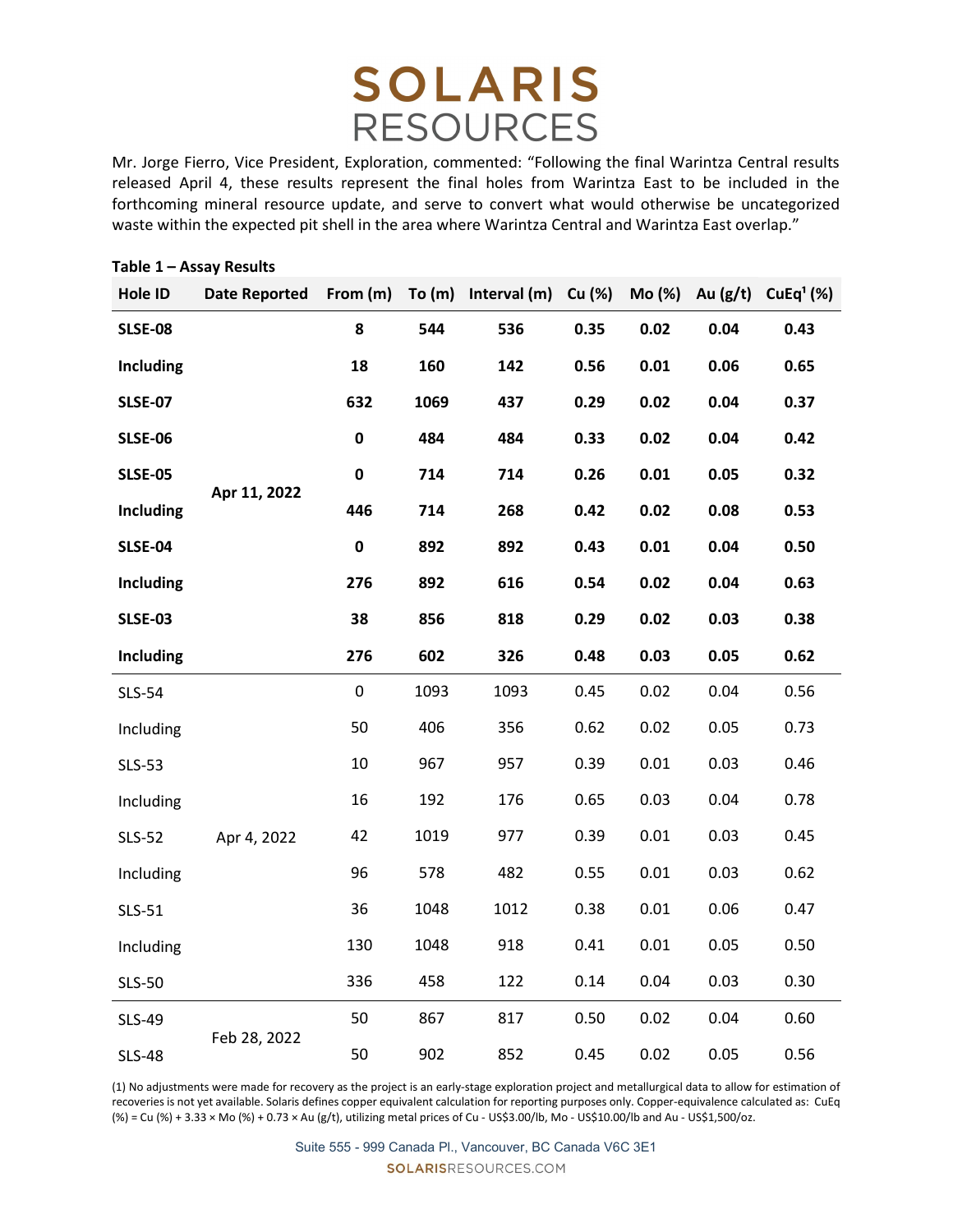| <b>SLS-47</b>  |              | 48             | 859  | 811  | 0.41 | 0.02 | 0.05 | 0.51 |
|----------------|--------------|----------------|------|------|------|------|------|------|
| <b>SLS-46</b>  |              | 48             | 680  | 632  | 0.27 | 0.01 | 0.03 | 0.31 |
| <b>SLS-45</b>  |              | 44             | 608  | 564  | 0.37 | 0.01 | 0.03 | 0.41 |
| <b>SLS-44</b>  |              | 6              | 524  | 518  | 0.16 | 0.05 | 0.03 | 0.35 |
| <b>SLS-43</b>  |              | 138            | 350  | 212  | 0.17 | 0.03 | 0.03 | 0.30 |
| <b>SLS-42</b>  |              | 52             | 958  | 906  | 0.42 | 0.02 | 0.06 | 0.53 |
| <b>SLSS-01</b> | Jan 18, 2022 | 0              | 755  | 755  | 0.28 | 0.02 | 0.02 | 0.36 |
| <b>SLS-41</b>  |              | 0              | 592  | 592  | 0.42 | 0.02 | 0.06 | 0.52 |
| <b>SLS-40</b>  |              | 8              | 1056 | 1048 | 0.39 | 0.01 | 0.03 | 0.46 |
| <b>SLS-39</b>  | Dec 14, 2021 | 28             | 943  | 915  | 0.49 | 0.01 | 0.04 | 0.56 |
| <b>SLS-38</b>  |              | 58             | 880  | 822  | 0.28 | 0.01 | 0.05 | 0.35 |
| <b>SLS-37</b>  |              | 28             | 896  | 868  | 0.39 | 0.05 | 0.05 | 0.58 |
| <b>SLS-36</b>  |              | $\overline{2}$ | 1082 | 1080 | 0.33 | 0.01 | 0.04 | 0.41 |
| <b>SLS-35</b>  | Nov 15, 2021 | 48             | 968  | 920  | 0.53 | 0.02 | 0.04 | 0.62 |
| <b>SLS-34</b>  |              | 52             | 712  | 660  | 0.36 | 0.02 | 0.06 | 0.47 |
| <b>SLS-33</b>  | Oct 25, 2021 | 40             | 762  | 722  | 0.55 | 0.03 | 0.05 | 0.69 |
| <b>SLSE-02</b> |              | 0              | 1160 | 1160 | 0.20 | 0.01 | 0.04 | 0.25 |
| <b>SLS-32</b>  |              | $\pmb{0}$      | 618  | 618  | 0.38 | 0.02 | 0.05 | 0.48 |
| <b>SLS-31</b>  | Oct 12, 2021 | 8              | 1008 | 1000 | 0.68 | 0.02 | 0.07 | 0.81 |
| SLS-30         |              | 2              | 374  | 372  | 0.57 | 0.06 | 0.06 | 0.82 |
| <b>SLSE-01</b> | Sep 27, 2021 | $\pmb{0}$      | 1213 | 1213 | 0.21 | 0.01 | 0.03 | 0.28 |
| <b>SLS-29</b>  |              | 6              | 1190 | 1184 | 0.58 | 0.02 | 0.05 | 0.68 |
| <b>SLS-28</b>  | Sep 7, 2021  | 6              | 638  | 632  | 0.51 | 0.04 | 0.06 | 0.68 |
| <b>SLS-27</b>  |              | 22             | 484  | 462  | 0.70 | 0.04 | 0.08 | 0.91 |
| <b>SLS-26</b>  | July 7, 2021 | $\overline{2}$ | 1002 | 1000 | 0.51 | 0.02 | 0.04 | 0.60 |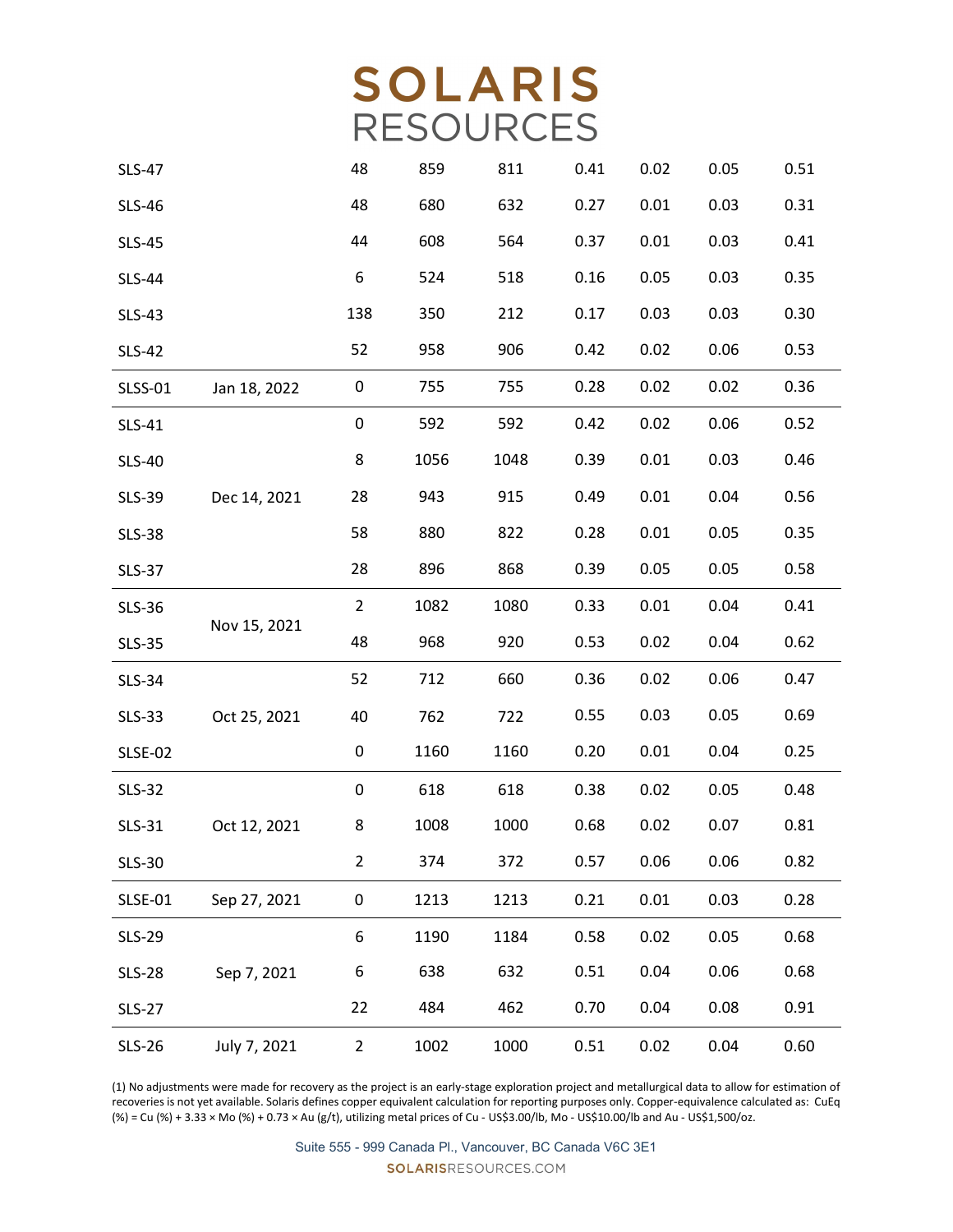| <b>SLS-25</b> |                | 62             | 444  | 382  | 0.62 | 0.03 | 0.08 | 0.77 |
|---------------|----------------|----------------|------|------|------|------|------|------|
| <b>SLS-24</b> |                | 10             | 962  | 952  | 0.53 | 0.02 | 0.04 | 0.62 |
| <b>SLS-19</b> |                | 6              | 420  | 414  | 0.21 | 0.01 | 0.06 | 0.31 |
| <b>SLS-23</b> |                | 10             | 558  | 548  | 0.31 | 0.02 | 0.06 | 0.42 |
| <b>SLS-22</b> | May 26, 2021   | 86             | 324  | 238  | 0.52 | 0.03 | 0.06 | 0.68 |
| <b>SLS-21</b> |                | $\overline{2}$ | 1031 | 1029 | 0.63 | 0.02 | 0.04 | 0.73 |
| <b>SLS-20</b> |                | 18             | 706  | 688  | 0.35 | 0.04 | 0.05 | 0.51 |
| <b>SLS-18</b> | April 19, 2021 | 78             | 875  | 797  | 0.62 | 0.05 | 0.06 | 0.83 |
| SLS-17        |                | 12             | 506  | 494  | 0.39 | 0.02 | 0.06 | 0.50 |
| SLS-16        |                | 20             | 978  | 958  | 0.63 | 0.03 | 0.06 | 0.77 |
| <b>SLS-15</b> | Mar 22, 2021   | 2              | 1231 | 1229 | 0.48 | 0.01 | 0.04 | 0.56 |
| <b>SLS-14</b> |                | 0              | 922  | 922  | 0.79 | 0.03 | 0.08 | 0.94 |
| <b>SLS-13</b> |                | 6              | 468  | 462  | 0.80 | 0.04 | 0.09 | 1.00 |
| <b>SLS-12</b> |                | 22             | 758  | 736  | 0.59 | 0.03 | 0.07 | 0.74 |
| <b>SLS-11</b> | Feb 22, 2021   | 6              | 694  | 688  | 0.39 | 0.04 | 0.05 | 0.57 |
| <b>SLS-10</b> |                | $\overline{2}$ | 602  | 600  | 0.83 | 0.02 | 0.12 | 1.00 |
| <b>SLS-09</b> |                | 122            | 220  | 98   | 0.60 | 0.02 | 0.04 | 0.71 |
| SLSW-01       | Feb 16, 2021   | 32             | 830  | 798  | 0.25 | 0.02 | 0.02 | 0.31 |
| <b>SLS-08</b> |                | 134            | 588  | 454  | 0.51 | 0.03 | 0.03 | 0.62 |
| <b>SLS-07</b> | Jan 14, 2021   | 0              | 1067 | 1067 | 0.49 | 0.02 | 0.04 | 0.60 |
| <b>SLS-06</b> |                | 8              | 892  | 884  | 0.50 | 0.03 | 0.04 | 0.62 |
| <b>SLS-05</b> | Nov 23, 2020   | 18             | 936  | 918  | 0.43 | 0.01 | 0.04 | 0.50 |
| <b>SLS-04</b> |                | 0              | 1004 | 1004 | 0.59 | 0.03 | 0.05 | 0.71 |
| <b>SLS-03</b> |                | 4              | 1014 | 1010 | 0.59 | 0.02 | 0.10 | 0.71 |
| <b>SLS-02</b> | Sep 28, 2020   | 0              | 660  | 660  | 0.79 | 0.03 | 0.10 | 0.97 |
| <b>SLS-01</b> | Aug 10, 2020   | 1              | 568  | 567  | 0.80 | 0.04 | 0.10 | 1.00 |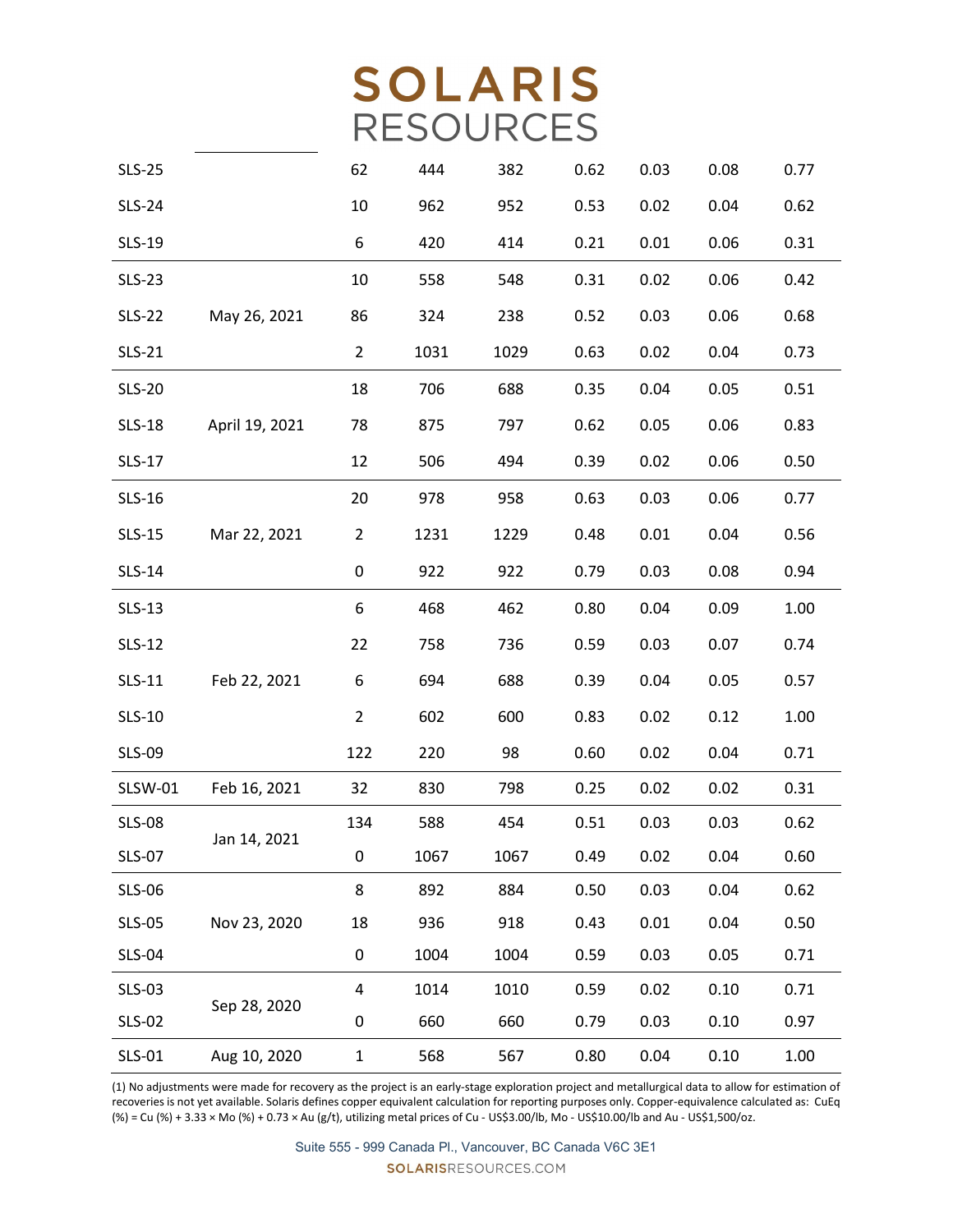

Notes to table: True widths cannot be determined at this time.

| Hole ID        | <b>Easting</b> | <b>Northing</b> | Elevation (m) | Depth (m) | <b>Azimuth (degrees)</b> | Dip (degrees) |
|----------------|----------------|-----------------|---------------|-----------|--------------------------|---------------|
| SLSE-08        | 801485         | 9648192         | 1170          | 959       | 305                      | -70           |
| <b>SLSE-07</b> | 800749         | 9648146         | 1282          | 1069      | 84                       | -50           |
| SLSE-06        | 801485         | 9648192         | 1170          | 1078      | 285                      | -55           |
| <b>SLSE-05</b> | 800749         | 9648146         | 1282          | 737       | 330                      | -65           |
| SLSE-04        | 800749         | 9648146         | 1282          | 893       | 257                      | $-45$         |
| SLSE-03        | 800749         | 9648146         | 1282          | 909       | 270                      | $-45$         |

#### Table 2 - Collar Location

Notes to table: The coordinates are in WGS84 17S Datum.

### Technical Information and Quality Control & Quality Assurance

Sample assay results have been independently monitored through a quality control/quality assurance ("QA/QC") program that includes the insertion of blind certified reference materials (standards), blanks and field duplicate samples. Logging and sampling are completed at a secured Company facility located in Quito, Ecuador. Drill core is cut in half on site and samples are securely transported to ALS Labs in Quito. Sample pulps are sent to ALS Labs in Lima, Peru and Vancouver, Canada for analysis. Total copper and molybdenum contents are determined by four-acid digestion with AAS finish. Gold is determined by fire assay of a 30-gram charge. In addition, selected pulp check samples are sent to Bureau Veritas lab in Lima, Peru. Both ALS Labs and Bureau Veritas lab are independent of Solaris. Solaris is not aware of any drilling, sampling, recovery or other factors that could materially affect the accuracy or reliability of the data referred to herein. The drillhole data has been verified by Jorge Fierro, M.Sc., DIC, PG, using data validation and quality assurance procedures under high industry standards.

#### Qualified Person

The scientific and technical content of this press release has been reviewed and approved by Jorge Fierro, M.Sc., DIC, PG, Vice President Exploration of Solaris who is a "Qualified Person" as defined in National Instrument 43-101 Standards of Disclosure for Mineral Projects. Jorge Fierro is a Registered Professional Geologist through the SME (registered member #4279075).

#### On behalf of the Board of Solaris Resources Inc.

"Daniel Earle" President & CEO, Director

<sup>(1)</sup> No adjustments were made for recovery as the project is an early-stage exploration project and metallurgical data to allow for estimation of recoveries is not yet available. Solaris defines copper equivalent calculation for reporting purposes only. Copper-equivalence calculated as: CuEq (%) = Cu (%) + 3.33 × Mo (%) + 0.73 × Au (g/t), utilizing metal prices of Cu - US\$3.00/lb, Mo - US\$10.00/lb and Au - US\$1,500/oz.